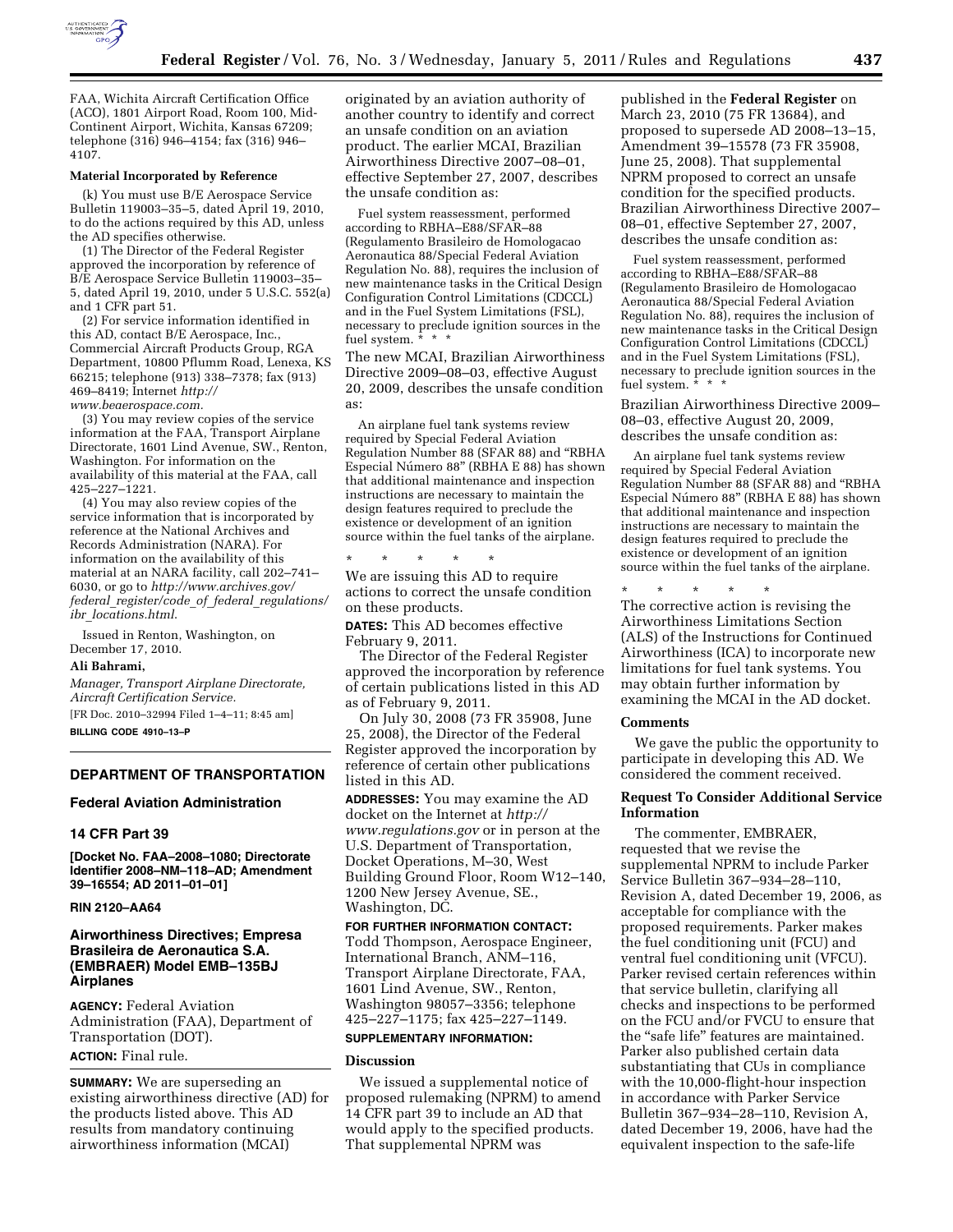testing required in the recently updated references. When an FCU is returned to the field after having that service bulletin incorporated, the unit is returned to the customer with an FAA 8130–3 tag indicating that the service bulletin was done, and the FCU is also marked to indicate that service bulletin.

We agree with the request and the commenter's rationale. We have added a provision to paragraph (g)(1) of this AD to consider FCUs inspected by Parker and marked with Parker Service Bulletin 367–934–28–110 and the date of accomplishment to be in compliance with the requirements of paragraph (g)(1) of this AD. We have also revised the previous NPRM by removing paragraph (1) of Note 3, which implied that the Parker service bulletin was not acceptable for compliance.

## **Additional Change to Supplemental NPRM**

We have revised paragraph (g)(1) and added new Note 2 in this final rule to clarify the requirements to incorporate new limitations for fuel tank systems.

## **Conclusion**

We reviewed the available data, including the comment received, and determined that air safety and the public interest require adopting the AD with the changes described previously. We determined that these changes will not increase the economic burden on any operator or increase the scope of the AD.

## **Differences Between This AD and the MCAI or Service Information**

We have reviewed the MCAI and related service information and, in general, agree with their substance. But we might have found it necessary to use different words from those in the MCAI to ensure the AD is clear for U.S. operators and is enforceable. In making these changes, we do not intend to differ substantively from the information provided in the MCAI and related service information.

We might also have required different actions in this AD from those in the MCAI in order to follow our FAA policies. Any such differences are highlighted in a NOTE within the AD.

#### **Costs of Compliance**

Based on the service information, we estimate that this AD affects about 43 products of U.S. registry.

The actions that are required by AD 2008–13–15 and retained in this AD take about 1 work-hour per product, at an average labor rate of \$85 per work hour. Based on these figures, the

estimated cost of the currently required actions is \$85 per product.

We estimate that it takes about 1 work-hour per product to comply with the new basic requirements of this AD. The average labor rate is \$85 per workhour. Based on these figures, we estimate the cost of the new requirements on U.S. operators to be \$3,655, or \$85 per product.

## **Authority for This Rulemaking**

Title 49 of the United States Code specifies the FAA's authority to issue rules on aviation safety. Subtitle I, section 106, describes the authority of the FAA Administrator. ''Subtitle VII: Aviation Programs,'' describes in more detail the scope of the Agency's authority.

We are issuing this rulemaking under the authority described in ''Subtitle VII, Part A, Subpart III, Section 44701: General requirements.'' Under that section, Congress charges the FAA with promoting safe flight of civil aircraft in air commerce by prescribing regulations for practices, methods, and procedures the Administrator finds necessary for safety in air commerce. This regulation is within the scope of that authority because it addresses an unsafe condition that is likely to exist or develop on products identified in this rulemaking action.

## **Regulatory Findings**

We determined that this AD will not have federalism implications under Executive Order 13132. This AD will not have a substantial direct effect on the States, on the relationship between the national government and the States, or on the distribution of power and responsibilities among the various levels of government.

For the reasons discussed above, I certify this AD:

1. Is not a ''significant regulatory action'' under Executive Order 12866;

2. Is not a ''significant rule'' under the DOT Regulatory Policies and Procedures (44 FR 11034, February 26, 1979); and

3. Will not have a significant economic impact, positive or negative, on a substantial number of small entities under the criteria of the Regulatory Flexibility Act.

We prepared a regulatory evaluation of the estimated costs to comply with this AD and placed it in the AD docket.

#### **Examining the AD Docket**

You may examine the AD docket on the Internet at *[http://](http://www.regulations.gov)  [www.regulations.gov;](http://www.regulations.gov)* or in person at the Docket Operations office between 9 a.m. and 5 p.m., Monday through Friday, except Federal holidays. The AD docket

contains the NPRM, the regulatory evaluation, any comments received, and other information. The street address for the Docket Operations office (telephone (800) 647–5527) is in the **ADDRESSES** section. Comments will be available in the AD docket shortly after receipt.

## **List of Subjects in 14 CFR Part 39**

Air transportation, Aircraft, Aviation safety, Incorporation by reference, Safety.

## **Adoption of the Amendment**

■ Accordingly, under the authority delegated to me by the Administrator, the FAA amends 14 CFR part 39 as follows:

# **PART 39—AIRWORTHINESS DIRECTIVES**

■ 1. The authority citation for part 39 continues to read as follows:

**Authority:** 49 U.S.C. 106(g), 40113, 44701.

## **§ 39.13 [Amended]**

■ 2. The FAA amends § 39.13 by removing Amendment 39–15578 (73 FR 35908, June 25, 2008) and adding the following new AD:

# **2011–01–01 Empresa Brasileira de**

**Aeronautica S.A. (EMBRAER):**  Amendment 39–16554. Docket No. FAA–2008–1080; Directorate Identifier 2008–NM–118–AD.

#### **Effective Date**

(a) This airworthiness directive (AD) becomes effective February 9, 2011.

## **Affected ADs**

(b) This AD supersedes AD 2008–13–15, Amendment 39–15578.

# **Applicability**

(c) This AD applies to all Empresa Brasileira de Aeronautica S.A. (EMBRAER) Model EMB–135BJ airplanes, certificated in any category.

**Note 1:** This AD requires revisions to certain operator maintenance documents to include new inspections. Compliance with these inspections is required by 14 CFR 91.403(c). For airplanes that have been previously modified, altered, or repaired in the areas addressed by these inspections, the operator may not be able to accomplish the inspections described in the revisions. In this situation, to comply with 14 CFR 91.403(c), the operator must request approval for an alternative method of compliance according to paragraph (h)(1) of this AD. The request should include a description of changes to the required inspections that will ensure the continued operational safety of the airplane.

## **Subject**

(d) Air Transport Association (ATA) of America Code 28: Fuel.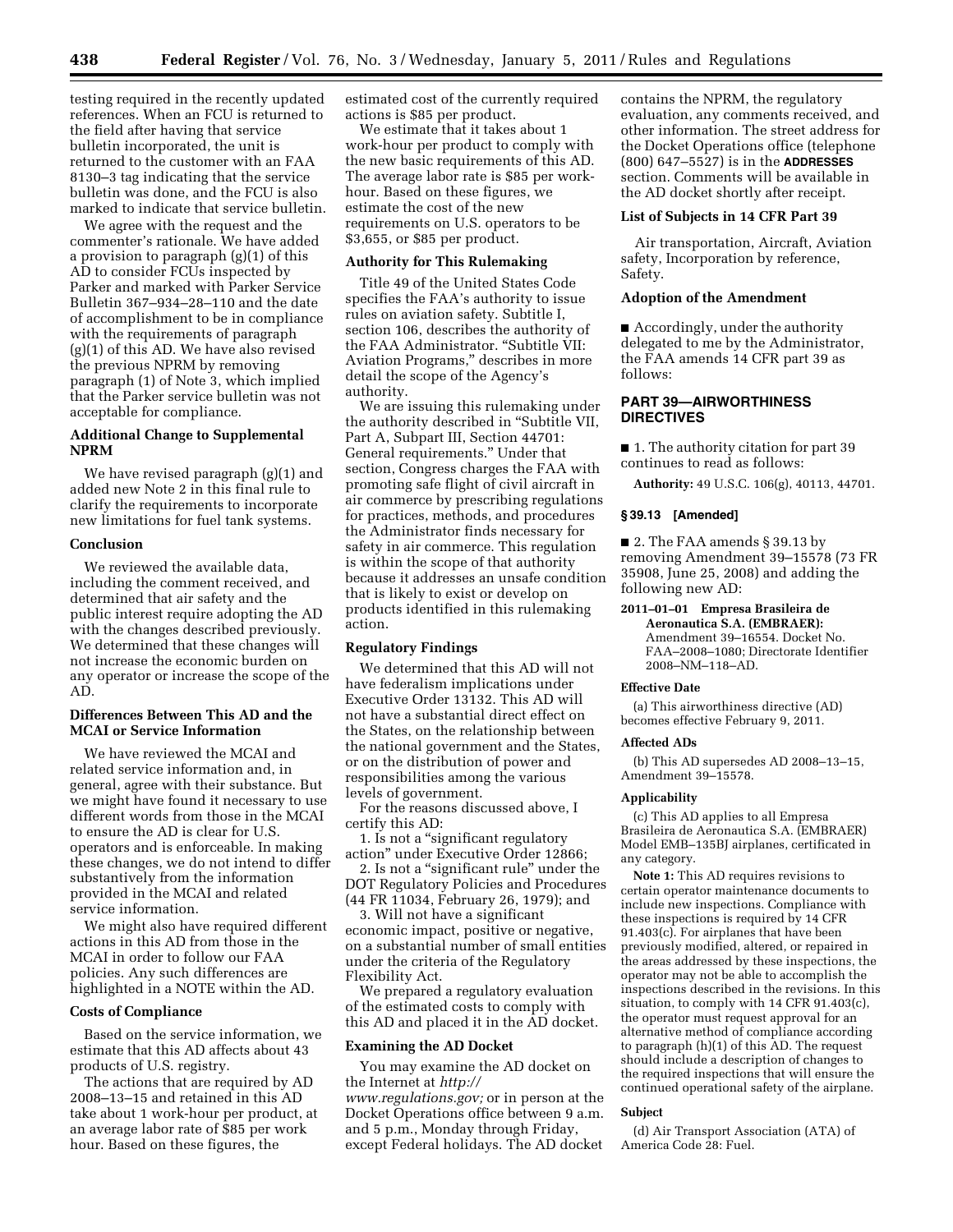#### **Reason**

(e) The mandatory continuing airworthiness information (MCAI), Brazilian Airworthiness Directive 2007–08–01, effective September 27, 2007, states:

Fuel system reassessment, performed according to RBHA–E88/SFAR–88 (Regulamento Brasileiro de Homologacao Aeronautica 88/Special Federal Aviation Regulation No. 88), requires the inclusion of new maintenance tasks in the Critical Design Configuration Control Limitations (CDCCL) and in the Fuel System Limitations (FSL), necessary to preclude ignition sources in the fuel system. \* \* \*

And the MCAI, Brazilian Airworthiness Directive 2009–08–03, effective August 20, 2009, states:

An airplane fuel tank systems review required by Special Federal Aviation Regulation Number 88 (SFAR 88) and ''RBHA

Especial Número 88" (RBHA E 88) has shown that additional maintenance and inspection instructions are necessary to maintain the design features required to preclude the existence or development of an ignition source within the fuel tanks of the airplane.

\* \* \* \* \* The corrective action is revising the Airworthiness Limitations Section (ALS) of the Instructions for Continued Airworthiness (ICA) to incorporate new limitations for fuel tank systems.

#### **Restatement of Requirements of AD 2008– 13–15**

#### **Actions and Compliance**

(f) Unless already done, do the following actions.

(1) Before December 16, 2008, revise the ALS of the ICA to incorporate Section A2.5.2,

#### TABLE 1—INITIAL INSPECTIONS

Fuel System Limitation Items, of Appendix 2 of EMBRAER Legacy BJ—Maintenance Planning Guide MPG–1483, Revision 5, dated March 22, 2007, except as provided by paragraph (g) of this AD. Except as required by paragraph (g) of this AD, for all tasks identified in Section A2.5.2 of Appendix 2 of EMBRAER Legacy BJ—Maintenance Planning Guide MPG–1483, Revision 5, dated March 22, 2007, the initial compliance times start from the applicable times specified in table 1 of this AD; and the repetitive inspections must be accomplished thereafter at the interval specified in Section A2.5.2 of Appendix 2 of EMBRAER Legacy BJ— Maintenance Planning Guide MPG–1483, Revision 5, dated March 22, 2007, except as provided by paragraphs (f)(3) and (h) of this AD.

| Reference No.        | Description                                                                                                                                                                    | Compliance time<br>(whichever occurs later)              |                                            |
|----------------------|--------------------------------------------------------------------------------------------------------------------------------------------------------------------------------|----------------------------------------------------------|--------------------------------------------|
|                      |                                                                                                                                                                                | Threshold                                                | Grace period                               |
| 28-11-00-720-001-A00 | Functionally Check critical bonding integrity of se-<br>lected conduits inside the wing tank, Fuel Pump and<br>FQIS connectors at tank wall by conductivity meas-<br>urements. | Before the accumulation of<br>30,000 total flight hours. | Within 90 days after<br>December 16, 2008. |
| 28-13-01-720-002-A00 | Functionally Check Aft Fuel tank critical bonding integ-<br>rity of Fuel Pump, FQGS and Low Level SW con-<br>nectors at tank wall by conductivity measurements.                | Before the accumulation of<br>30,000 total flight hours. | Within 90 days after<br>December 16, 2008. |
| 28-15-04-720-001-A00 | Functionally Check Fwd Fuel tank critical bonding in-<br>tegrity of Fuel Pump, FQGS and Low Level SW<br>connectors at tank wall by conductivity measure-<br>ments.             | Before the accumulation of<br>30,000 total flight hours. | Within 90 days after<br>December 16, 2008. |
| 28-21-01-220-001-A00 | Inspect Wing Electric Fuel Pump Connector                                                                                                                                      | Before the accumulation of<br>10,000 total flight hours. | Within 90 days after<br>December 16, 2008. |
| 28-23-03-220-001-A00 | Inspect Pilot Valve harness inside the conduit                                                                                                                                 | Before the accumulation of<br>20,000 total flight hours. | Within 90 days after<br>December 16, 2008. |
| 28-23-04-220-001-A00 | Inspect Vent Valve harness inside the conduit                                                                                                                                  | Before the accumulation of<br>20,000 total flight hours. | Within 90 days after<br>December 16, 2008. |
| 28-41-03-220-001-A00 | Inspect FQIS harness for clamp and wire jacket integ-<br>rity.                                                                                                                 | Before the accumulation of<br>20,000 total flight hours. | Within 90 days after<br>December 16, 2008. |
| 28-46-02-220-001-A00 | Aft Fuel Tank Internal Inspection: FQGS harness and<br>Low Level SW harness for clamp and wire jacket in-<br>tegrity.                                                          | Before the accumulation of<br>20,000 total flight hours. | Within 90 days after<br>December 16, 2008. |
| 28-46-04-220-001-A00 | Fwd Fuel Tank Internal Inspection: FQGS harness<br>and Low Level SW harness for clamp and wire jack-<br>et integrity.                                                          | Before the accumulation of<br>20,000 total flight hours. | Within 90 days after<br>December 16, 2008. |

(2) Within 90 days after July 30, 2008 (the effective date of AD 2008–13–15), revise the ALS of the ICA to incorporate Items 1, 2, and 3 of Section A2.4, Critical Design Configuration Control Limitation (CDCCL), of Appendix 2 of EMBRAER Legacy BJ— Maintenance Planning Guide MPG–1483, Revision 5, dated March 22, 2007.

(3) After accomplishing the actions specified in paragraphs  $(f)(1)$  and  $(f)(2)$  of this AD, no alternative inspections, inspection intervals, or CDCCLs may be used unless the inspections, intervals, or CDCCLs are approved as an alternative method of compliance (AMOC) in accordance with the

procedures specified in paragraph (h) of this AD.

#### **New Requirements of This AD**

#### **Actions and Compliance**

(g) Unless already done, do the following actions.

(1) Within 30 days after the effective date of this AD, add Tasks 28–41–01–720–001– A01 and 28–46–05–720–001–A01 identified in table 2 of this AD to Section A2.5.2 of Appendix 2 of EMBRAER Legacy BJ— Maintenance Planning Guide MPG–1483. The operator can accomplish this by placing a copy of this AD into that section of the operator's MPG–1483. Once these tasks have been added, Tasks 28–41–01–720–001–A00 and 28–46–05–720–001–A00 identified in Section A2.5.2 of Appendix 2 of EMBRAER Legacy BJ—Maintenance Planning Guide MPG–1483, Revision 5, dated March 22, 2007, are no longer required. For the fuel limitation tasks identified in Table 2 of this AD, do the initial task at the later of the applicable ''Threshold'' and ''Grace Period'' times specified in table 2 of this AD. Fuel condition units (FCUs) inspected by Parker and marked with Parker Service Bulletin 367–934–28–110 and the date of accomplishment are considered to be in compliance with the requirements of this paragraph.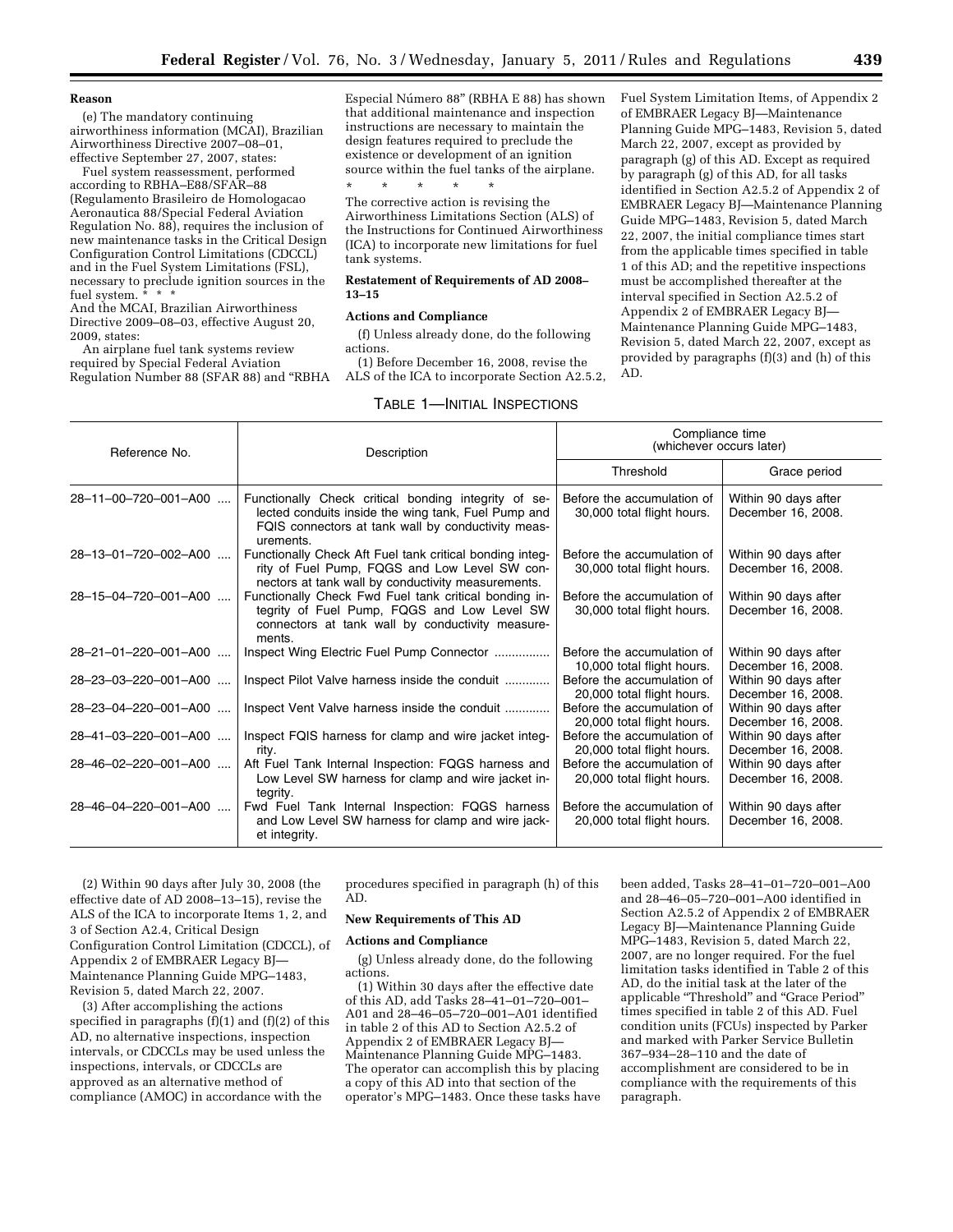| Task No.                       | Description                                                                                                                                                                                                                                                                                                                                                                                                                                                                                                                                                                                                                                                | Part No.    | Compliance time<br>(whichever occurs later)                                  |                                                           | Repetitive interval                                                                   |
|--------------------------------|------------------------------------------------------------------------------------------------------------------------------------------------------------------------------------------------------------------------------------------------------------------------------------------------------------------------------------------------------------------------------------------------------------------------------------------------------------------------------------------------------------------------------------------------------------------------------------------------------------------------------------------------------------|-------------|------------------------------------------------------------------------------|-----------------------------------------------------------|---------------------------------------------------------------------------------------|
|                                |                                                                                                                                                                                                                                                                                                                                                                                                                                                                                                                                                                                                                                                            |             | Threshold                                                                    | Grace period                                              | (not to exceed)                                                                       |
| 28-41-01-720-<br>$001 - A01$ . | Perform an initial functional check as<br>shown in Testing and Fault Isolation<br>sections 1, 2, and 3; an external vis-<br>ual inspection as shown in the Check<br>section 2; an internal visual inspection<br>as shown in the Repair section 1; a<br>functional check of the safe-life fea-<br>tures as shown in Testing and Fault<br>isolation section 4; and a final func-<br>tional check as shown in Testing and<br>Fault isolation sections 1, 2, and 3; of<br>the fuel conditioning unit (FCU), in ac-<br>cordance with Parker Component<br>Maintenance Manual with Illustrated<br>Parts List (CMM) 28-41-69, Revision<br>2, dated March 13, 2009. | 367-934-002 | Before the accumu-<br>lation of 10,000<br>total flight hours<br>on the FCU.  | Within 90 days after<br>the effective date<br>of this AD. | 10,000 flight hours<br>on the FCU since<br>the most recent<br>functional check.       |
| 28-46-05-720-<br>$001 - A01$ . | Perform an initial functional check as<br>shown in Testing and Fault Isolation<br>sections 1, 2, and 3; an external vis-<br>ual inspection as shown in Check sec-<br>tion 2; an internal visual inspection as<br>shown in Repair section 1; a func-<br>tional check of the safe-life features<br>as shown in Testing and Fault Isola-<br>tion section 4; and a final functional<br>check as shown in Testing and Fault<br>isolation sections 1, 2, and 3; of the<br>auxiliary fuel conditioning unit (AFCU),<br>in accordance with Parker CMM 28-<br>41-66, Revision 1, dated March 13,<br>2009.                                                           | 367-934-004 | Before the accumu-<br>lation of 10,000<br>total flight hours<br>on the AFCU. | Within 90 days after<br>the effective date<br>of this AD. | 10,000 flight hours<br>on the AFCU<br>since the most re-<br>cent functional<br>check. |
| 28-46-05-720-<br>$001 - A01.$  | Perform an initial functional check as<br>shown in Testing and Fault Isolation<br>sections 1, 2, and 3; an external vis-<br>ual inspection as shown in Check sec-<br>tion 2; an internal visual inspection as<br>shown in Repair section 1; a func-<br>tional check of the safe-life features<br>as shown in Testing and Fault Isola-<br>tion section 4; and a final functional<br>check as shown in Testing and Fault<br>isolation sections 1, 2, and 3; of the<br>AFCU, in accordance with Parker<br>CMM 28-41-90, dated April 3, 2009.                                                                                                                  | 367-934-006 | Before the accumu-<br>lation of 10,000<br>total flight hours<br>on the AFCU. | Within 90 days after<br>the effective date<br>of this AD. | 10,000 flight hours<br>on the AFCU<br>since the most re-<br>cent functional<br>check. |

## TABLE 2—INSPECTIONS

**Note 2:** Once EMBRAER incorporates Tasks 28–41–01–720–001–A01 and 28–46– 05–720–001–A01 into Section A2.5.2 of Appendix 2 of EMBRAER Legacy BJ— Maintenance Planning Guide MPG–1483, either by a temporary revision or by a general revision of Section A2.5.2 of Appendix 2 of EMBRAER Legacy BJ—Maintenance Planning Guide MPG–1483, this AD may be removed from Section A2.5.2 of that document.

(2) After accomplishment of the actions specified in paragraph (g)(1) of this AD, no alternative inspections or inspection intervals may be used unless the inspections or intervals are approved as an AMOC in accordance with the procedures specified in paragraph (h) of this AD.

## **Explanation of CDCCL Requirements**

**Note 3:** Notwithstanding any other maintenance or operational requirements, components that have been identified as

airworthy or installed on the affected airplanes before the revision of the ALS of the ICA, as required by paragraphs (f)(1), (f)(2), and  $(g)(1)$  of this AD, do not need to be reworked in accordance with the CDCCLs. However, once the ALS of the ICA has been revised, future maintenance actions on these components must be done in accordance with the CDCCLs.

#### **FAA AD Differences**

**Note 4:** This AD differs from the MCAI and/or service information as follows:

(1) The applicability of Brazilian Airworthiness Directive 2009–08–03, effective August 20, 2009, includes models other than Model EMB–135BJ airplanes. However, this AD does not include those other models. Those models are included in the applicability of FAA AD 2008–13–14, Amendment 39–15577. We are considering further rulemaking to revise AD 2008–13–14.

(2) Although Brazilian Airworthiness Directive 2009–08–03, effective August 20, 2009, specifies both revising the airworthiness limitations and repetitively inspecting, this AD only requires the revision. Requiring a revision of the airworthiness limitations, rather than requiring individual repetitive inspections, requires operators to record AD compliance status only at the time they make the revision, rather than after every inspection. Repetitive inspections specified in the airworthiness limitations must be complied with in accordance with 14 CFR  $91.40\overline{3}$ (c).

## **Other FAA AD Provisions**

(h) The following provisions also apply to this AD:

(1) Alternative Methods of Compliance (AMOCs): The Manager, International Branch, ANM–116, FAA, has the authority to approve AMOCs for this AD, if requested